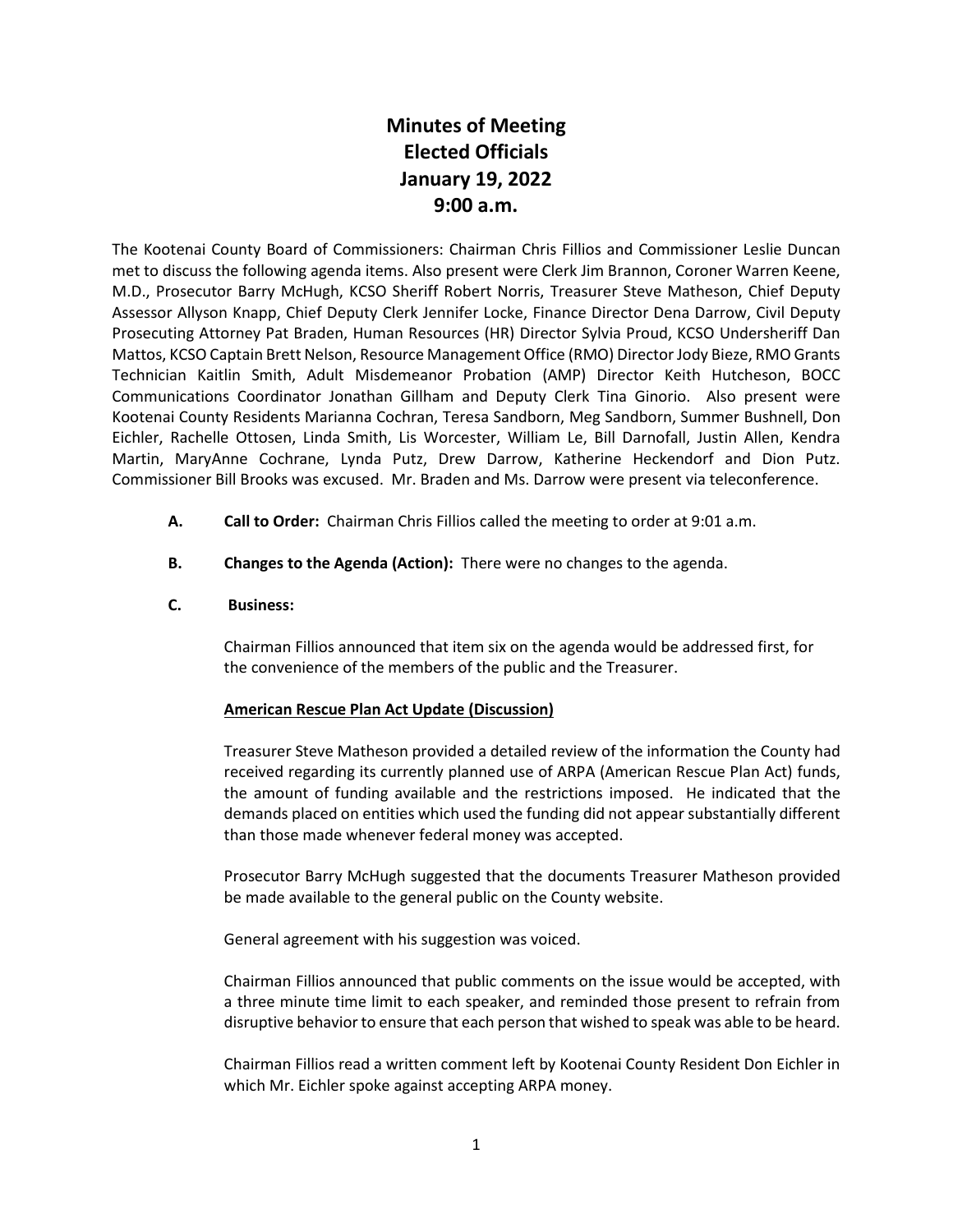William Le, Coeur d'Alene, spoke in opposition of accepting ARPA funds.

Summer Bushnell, Coeur d'Alene, indicated that she felt it was not morally right to accept ARPA funds.

Rachelle Ottosen, Rathdrum, said she did not want the County to accept the funds.

Lis Worcester, Post Falls, asked that the documents Treasurer Matheson used be made available to the public. She commented that she felt there was an implied threat to taxpayers that, if the ARPA funds were not accepted, property taxes would increase.

Randy Neal, Coeur d'Alene, urged the Board to reject ARPA funds.

Bill Darnofall, Coeur d'Alene, stated that the pandemic and other issues had been used by the government to increase its control over people. He said he opposed accepting ARPA funds.

Justin Allen, Athol, reminded those present that a large number of people had attended last night's Coeur d'Alene City Council meeting to protest the City taking ARPA money. He pointed out that no one that spoke last night or in the meeting today was in favor of taking it and called on the Elected Officials to listen to the will of the people.

Kendra Martin, from Naples, Idaho, indicated she was strongly opposed to the acceptance of ARPA funds. She also voiced her concern about the Build Back Better Bill and inflation.

Maryanne Cochrane, Rathdrum, inquired whether Commissioner Bill Brooks was attending the meeting. She asked whether it was only the three people on the BOCC who would vote on the ARPA question. She complained that Commissioner Brooks was not present and called on him to be responsive to the wishes of the people that elected him.

Linda Putz, Hayden, stated that she felt that claiming there were no extra strings attached to the acceptance of ARPA money was "a flat-out lie." She went on to describe her concerns and list her reasoning.

Drew Darrow, Coeur d'Alene, indicated that he distrusted the source and motives of the providers of the ARPA funds and urged the Board to reject them.

Katherine Heckendorf, Coeur d'Alene, also voiced her concerns regarding the ARPA funds and asked the Board to reject them.

Dion Putz, Hayden, asked that everyone in the room that opposed the County's acceptance of ARPA funds raise their hands. Most in the audience did so. He asked the Board to refuse the funds.

Chairman Fillios closed the public comment portion of the meeting after being sure everyone that wished to speak had the chance. He asked Treasurer Matheson if he had any concluding comments before they moved on to the next item on the agenda.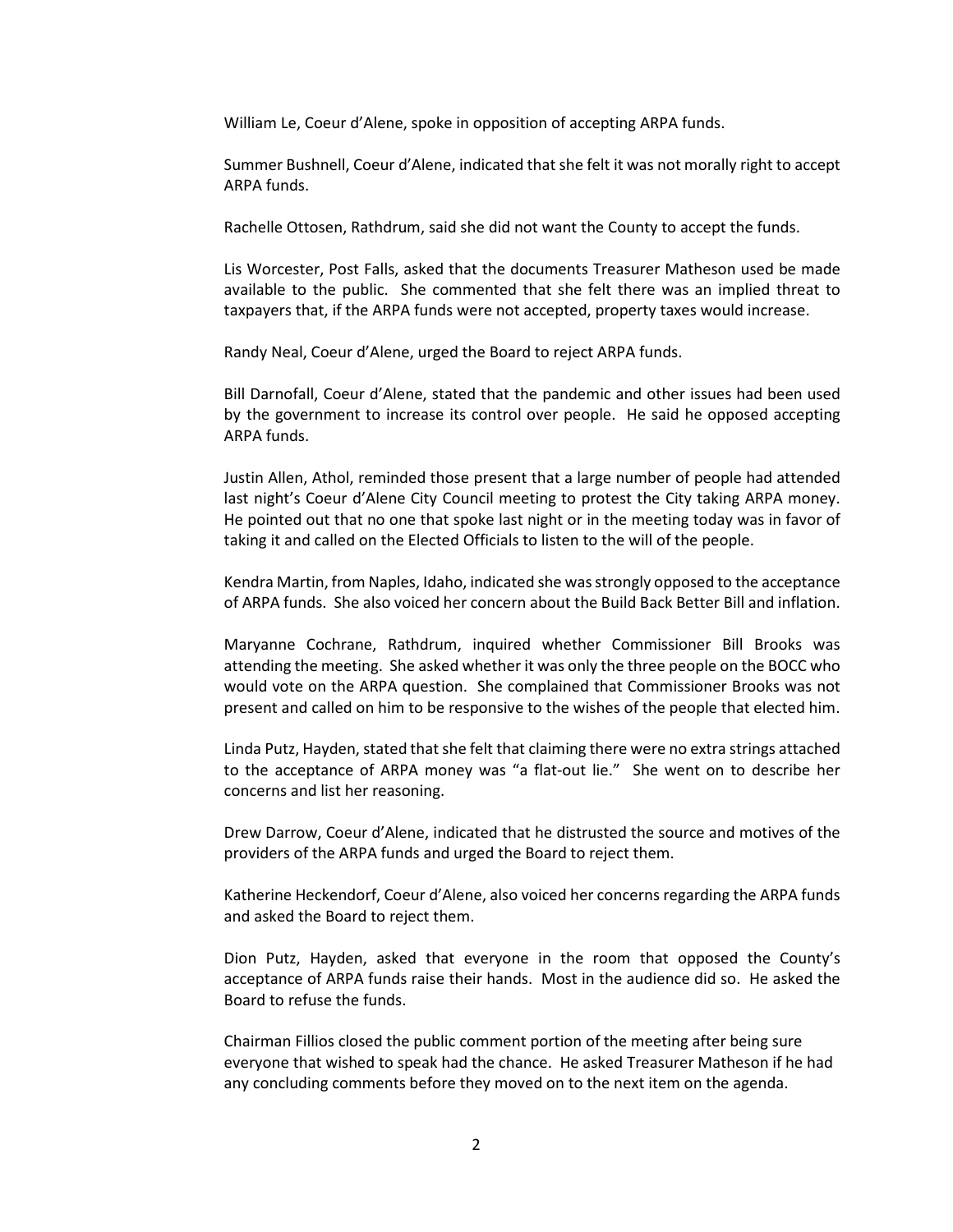Treasurer Matheson indicated that he did not disagree in principle with the people that had spoken. He stated that he was also concerned about government overreach. He said he disagreed with them in this particular case regarding the actions to take, but that he appreciated their input. He suggested that perhaps a full public meeting to allow more people to make their feelings known would be advisable.

KCSO Sheriff Robert Norris stated that, regardless of the Board's decision on this, Kootenai County citizens' constitutional rights would be protected.

Commissioner Leslie Duncan voiced her strong support of the Sheriff's statement.

Chairman Fillios agreed.

Commissioner Duncan said she would request a public hearing on this before the Board voted on it, so everyone would have the chance to have their statements heard.

Civil Deputy Prosecuting Attorney Pat Braden stated he would also support the request for an evening public hearing.

Treasurer Matheson exited the meeting at 10:01 a.m.

Chairman Fillios recessed the meeting at 10:01, to allow those who wished to leave to depart.

The meeting reconvened at 10:12 a.m.

# **Microsoft Teams (Discussion)**

Clerk Jim Brannon outlined the problems created by the use of Microsoft Teams. He described the difficulties and expenses that had been caused by a recent Public Records Request that involved information from that application. He explained that this application was not supported by IT (Information Technology) and suggested that, if departments wished to use it, it should be purchased by the County. He remarked that the County had access to Zoom for the primary functions that Teams provided.

Clerk Brannon pointed out that the BOCC had made strong efforts to increase the transparency of County processes but the complications that ensued trying to provide information from Teams did not contribute to that goal. He said that both the Auditor's Division and RMO (Resource Management Office) had been using the application.

Clerk Brannon stated that he had spoken to IT Network Administrator Grant Kinsey and to the staff members who had been using Teams and said that there were certainly things this application did well. He urged that, if people wanted to use it, the application be purchased so it could be supported properly. He asked that the other Elected Officials consider this.

Chief Deputy Treasurer Jill Smith asked Prosecutor Barry McHugh to consider the need to clarify, as a County, the definition of a public record. She commented that she had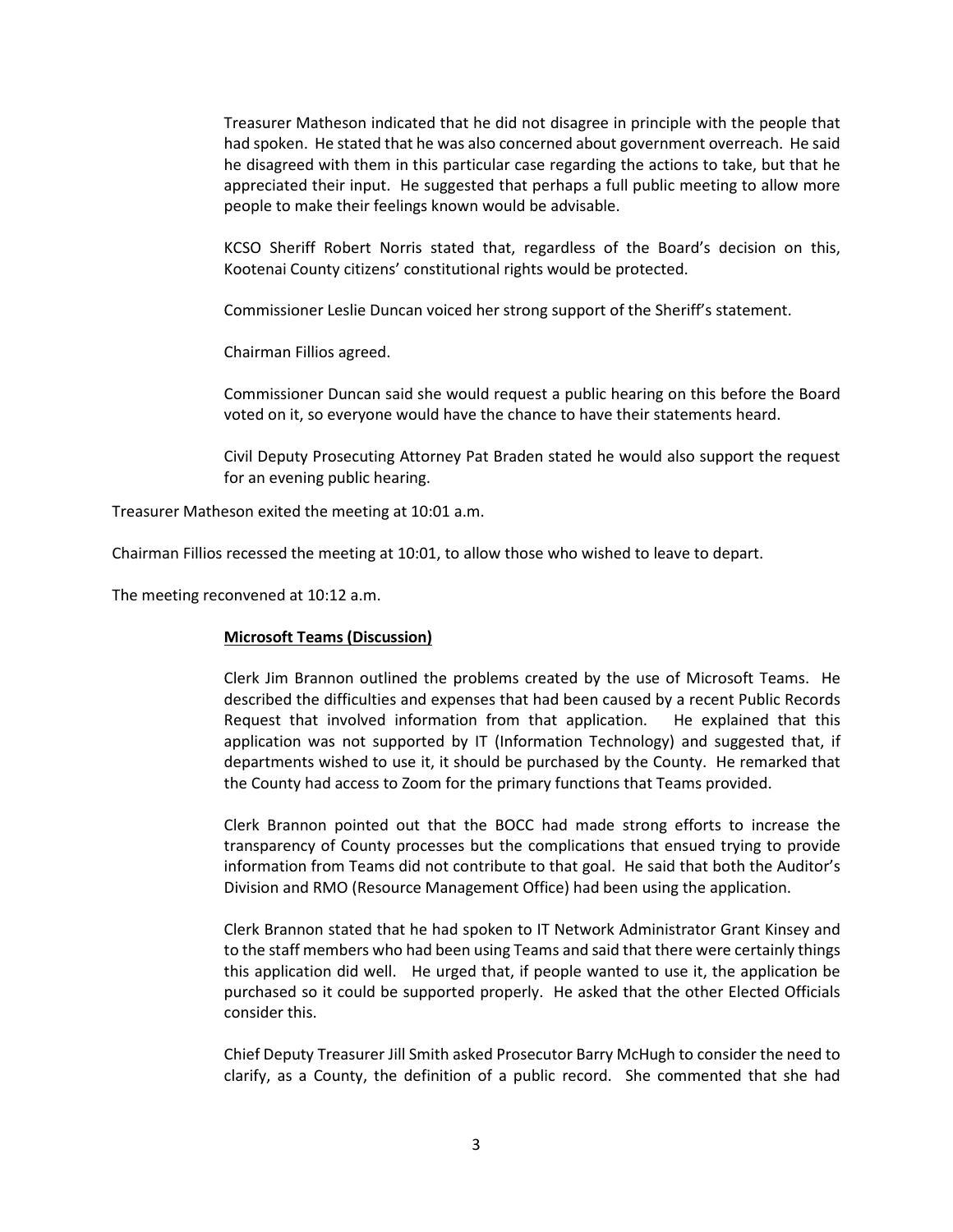observed certain types of information, like Zoom calls, had been classified as transitory and thus not subject to Public Records Requests in some of her previous jobs.

Prosecutor McHugh said that was a much bigger issue than simply the Microsoft Teams question. He commented that he had not had the opportunity to examine the question of Zoom calls, which were generally not recorded. He indicated that he felt Zoom calls, like other phone calls and similar communications, did not represent creation of public records, but that he would need to reflect on the question further.

Clerk Brannon said that, when the chat function of Teams was used, it became much more like an email, which could be considered a public record. He stated that he would ban the use of the application in the Auditor's Division until the issue was resolved and suggested that the other Elected Officials consider doing the same.

#### **Temporary Payroll System Access (Discussion)**

Commissioner Duncan stated that she had sent out an email, including a sample nondisclosure agreement, to the other Elected Officials regarding temporary access needed to certain data. She explained that access to some Human Resources (HR) and payroll data tables was required in order to complete a project. She said she wanted to be sure that all the Elected Officials were aware of this and agreed to the information being temporarily accessible beyond its normal range. She stated that the sensitive information was not going to be used on the reports, it just happened to be in the same computer files that contained the items they needed.

Commissioner Duncan stated that BOCC Senior Business Analyst Nanci Plouffe and Auditor's Office Staff Accountant – Budget Michelle Chiaramonte would have access to the tables for a limited time and would be required to sign non-disclosure agreements to ensure employees' privacy.

Sheriff Norris said he would like to speak to KCSO's legal counsel and to Mr. Kinsey before giving his approval.

Human Resources (HR) Director Sylvia Proud provided additional details on what information would actually be used and for what reason. She described the type of personal information that would be opened but not used in the report or disclosed in any way.

Chairman Fillios explained that Ms. Plouffe, with help from Ms. Chiaramonte, would be creating a specific program for future use and once the program was in place, they would not need to go into those files again. He confirmed that, once it was done, Ms. Plouffe and Ms. Chiaramonte's access would be removed.

#### **Fleet Management (Discussion)**

Commissioner Duncan commented that, while the County had a Fleet Management Team, it had not been as active as she would have liked. She described what she would like to see the Team do in the future: collect all requests for vehicles, process and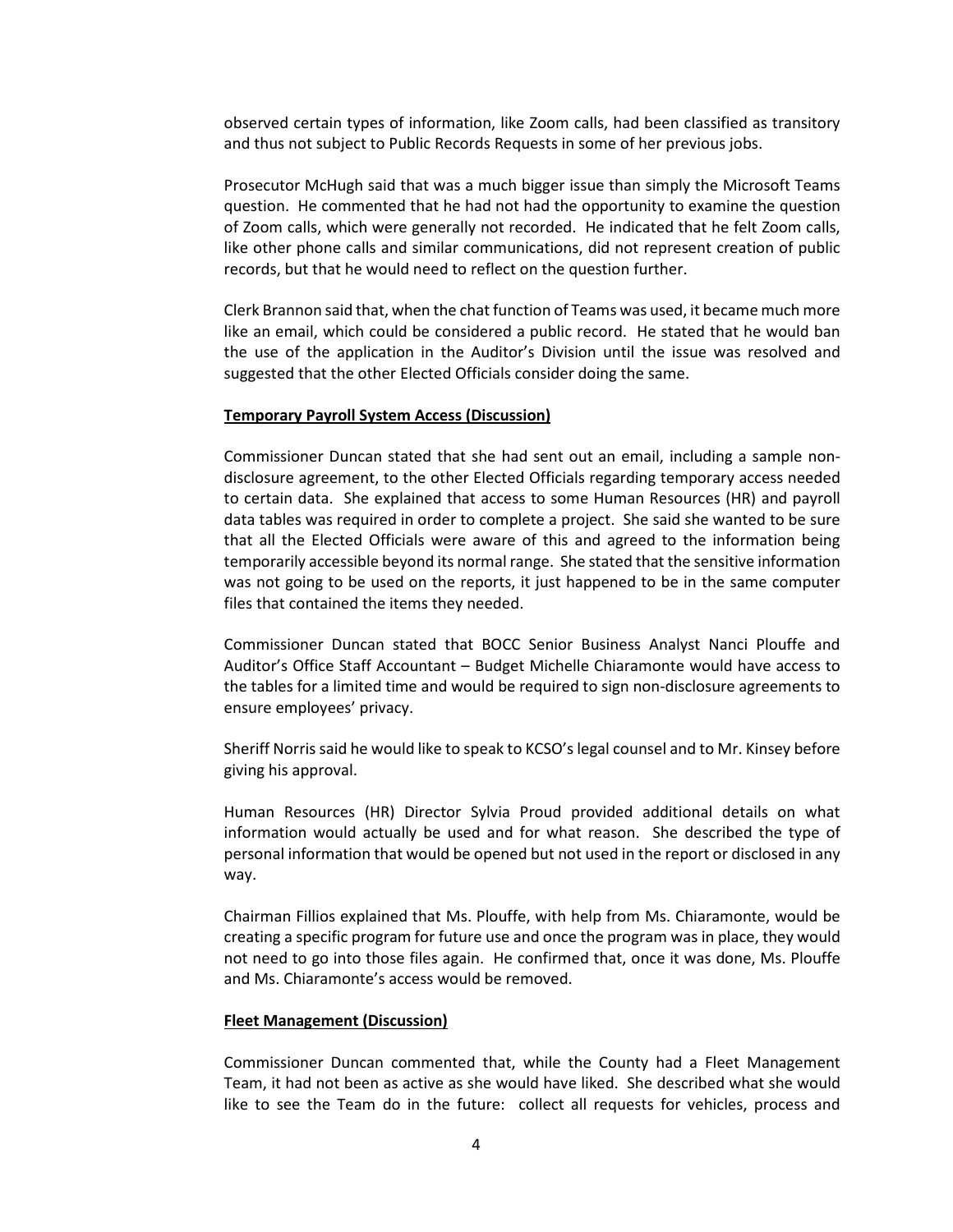prioritize them, then bring them before the Board during Budget Season. She said that Adult Misdemeanor Probation (AMP) Director Keith Hutcheson was still interested in participating in the Team. She noted that KCSO vehicle needs would receive appropriate consideration.

KCSO Undersheriff Dan Mattos said that the Sheriff's Office would definitely want to have representation on the Team.

Commissioner Duncan said she would send the other Elected Officials the list of the people currently on the Team and ask for their recommendations for added members.

It was generally agreed that the suggestion would be pursued.

Undersheriff Mattos pointed out that KCSO would need to purchase more new vehicles in 2023.

Mr. Hutcheson, Resource Management Office (RMO) Director Jody Bieze and RMO Grants Technician Kaitlin Smith exited the meeting at 10:34 a.m.

### **Travel Insurance (Discussion)**

Commissioner Duncan reported that the County's P-Card Policy stated that travel insurance for airline tickets was not an eligible expense. She stated that she felt this should be reconsidered, due to current problems such as the increased frequency of flights being cancelled. She said that Ms. Proud could work in cooperation with Ms. Plouffe and revise the policy.

There was general agreement that this would be done.

# **Five Year Staff Planning (Discussion)**

Commissioner Duncan said that the Elected Officials had been given Staff Planning Sheets. She asked that each of them fill out the forms with estimates of their staffing needs through 2026. She reminded those present that an extension of the Justice Building was planned and that estimates of space needs from the affected departments would be particularly important.

Sheriff Norris suggested that a professional analyst be hired to advise about additional personnel requirements in each area.

Commissioner Duncan remarked that she did not think County residents would view another study with favor. She said she did not necessarily disagree with the idea, but she felt that growth rates were so prone to fluctuation that having an agency come in and make predictions for a number of years in the future was not what was needed at the moment. She said she would like to see the Elected Officials and Department Heads make rough predictions for now and update them each year.